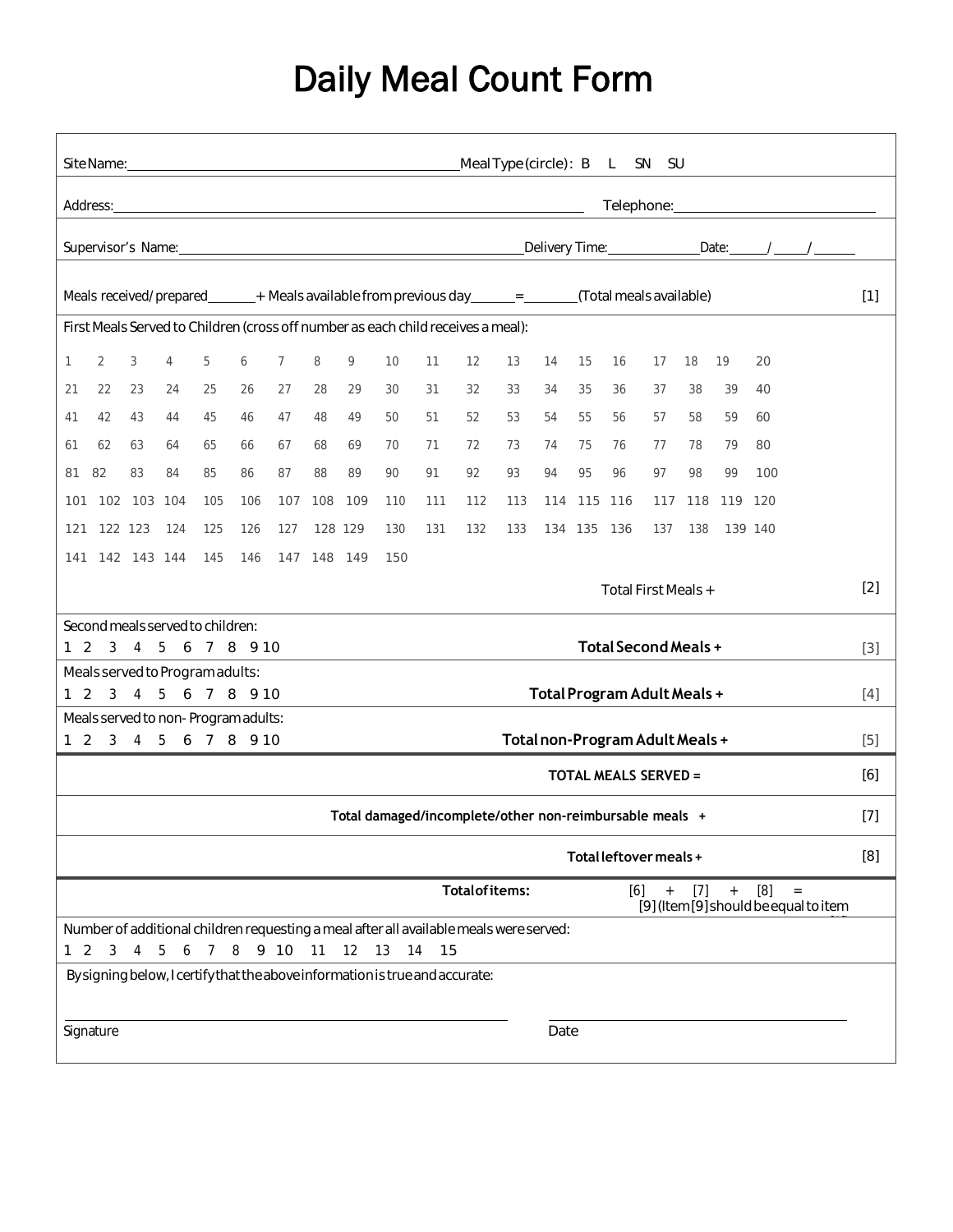## SFSP Daily Meal Count Form, Continued

| Site Name:<br>Date: $/$ /                                                                                                       |                                                                                                               |             |  |     |     |     |             |     |     |                                              |     |     |       |             |         |     |     |             |     |  |  |  |
|---------------------------------------------------------------------------------------------------------------------------------|---------------------------------------------------------------------------------------------------------------|-------------|--|-----|-----|-----|-------------|-----|-----|----------------------------------------------|-----|-----|-------|-------------|---------|-----|-----|-------------|-----|--|--|--|
| First Meals Served to Children (cross off number as each child receives a meal):                                                |                                                                                                               |             |  |     |     |     |             |     |     |                                              |     |     |       |             |         |     |     |             |     |  |  |  |
|                                                                                                                                 | 151 152 153 154<br>155<br>156<br>157 158 159<br>160<br>161<br>165 166<br>167 168 169 170<br>162<br>163<br>164 |             |  |     |     |     |             |     |     |                                              |     |     |       |             |         |     |     |             |     |  |  |  |
| 171                                                                                                                             |                                                                                                               | 172 173 174 |  | 175 | 176 |     | 177 178     | 179 | 180 | 181                                          | 182 | 183 | 184   | 185 186     |         | 187 | 188 | 189 190     |     |  |  |  |
| 191                                                                                                                             |                                                                                                               | 192 193 194 |  | 195 | 196 | 197 | 198         | 199 | 200 | 201                                          | 202 | 203 | 204   | 205         | 206     | 207 |     | 208 209     | 210 |  |  |  |
| 211                                                                                                                             |                                                                                                               | 212 213 214 |  | 215 | 216 |     | 217 218 219 |     | 220 | 221                                          | 222 | 223 |       | 224 225 226 |         | 227 | 228 | 229 230     |     |  |  |  |
| 231                                                                                                                             |                                                                                                               | 232 233 234 |  | 235 | 236 |     | 237 238 239 |     | 240 | 241                                          | 242 | 243 | 244   |             | 245 246 | 247 |     | 248 249 250 |     |  |  |  |
| <b>Total First Meals +</b>                                                                                                      |                                                                                                               |             |  |     |     |     |             |     |     |                                              |     |     |       |             | $[2]$   |     |     |             |     |  |  |  |
| Second meals served to children:                                                                                                |                                                                                                               |             |  |     |     |     |             |     |     |                                              |     |     |       |             |         |     |     |             |     |  |  |  |
| <b>Total Second Meals +</b><br>$\overline{3}$<br>4 5 6 7 8 9 10<br>$1\quad 2$                                                   |                                                                                                               |             |  |     |     |     |             |     |     |                                              |     |     |       |             | $[3]$   |     |     |             |     |  |  |  |
| Meals served to Program adults:                                                                                                 |                                                                                                               |             |  |     |     |     |             |     |     |                                              |     |     |       |             |         |     |     |             |     |  |  |  |
| 5 6 7 8 9 10<br>$\overline{2}$<br>3<br>Total Program Adult Meals +<br>$\mathbf{1}$<br>$\overline{4}$                            |                                                                                                               |             |  |     |     |     |             |     |     |                                              |     |     |       |             | $[4]$   |     |     |             |     |  |  |  |
| Meals served to non-Program adults:<br>123<br>5 <sup>5</sup><br>6 7 8 9 10<br>Total non-Program Adult Meals +<br>$\overline{4}$ |                                                                                                               |             |  |     |     |     |             |     |     |                                              |     |     | $[5]$ |             |         |     |     |             |     |  |  |  |
| <b>TOTAL MEALS SERVED =</b>                                                                                                     |                                                                                                               |             |  |     |     |     |             |     |     |                                              |     |     |       |             | [6]     |     |     |             |     |  |  |  |
| Total damaged/incomplete/other non-reimbursable meals +                                                                         |                                                                                                               |             |  |     |     |     |             |     |     |                                              |     |     |       |             | $[7]$   |     |     |             |     |  |  |  |
| Total leftover meals +                                                                                                          |                                                                                                               |             |  |     |     |     |             |     |     |                                              |     |     |       |             | [8]     |     |     |             |     |  |  |  |
| <b>Total of items:</b><br>[6]<br>$[7]$<br>[8]<br>$+$<br>$\qquad \qquad +$<br>[9] (Item [9] should be equal to item              |                                                                                                               |             |  |     |     |     |             |     |     |                                              |     |     | $=$   |             |         |     |     |             |     |  |  |  |
|                                                                                                                                 | Number of additional children requesting a meal after all available meals were served:                        |             |  |     |     |     |             |     |     |                                              |     |     |       |             |         |     |     |             |     |  |  |  |
|                                                                                                                                 |                                                                                                               |             |  |     |     |     |             |     |     | 16 17 18 19 20 21 22 23 24 25 26 27 28 29 30 |     |     |       |             |         |     |     |             |     |  |  |  |